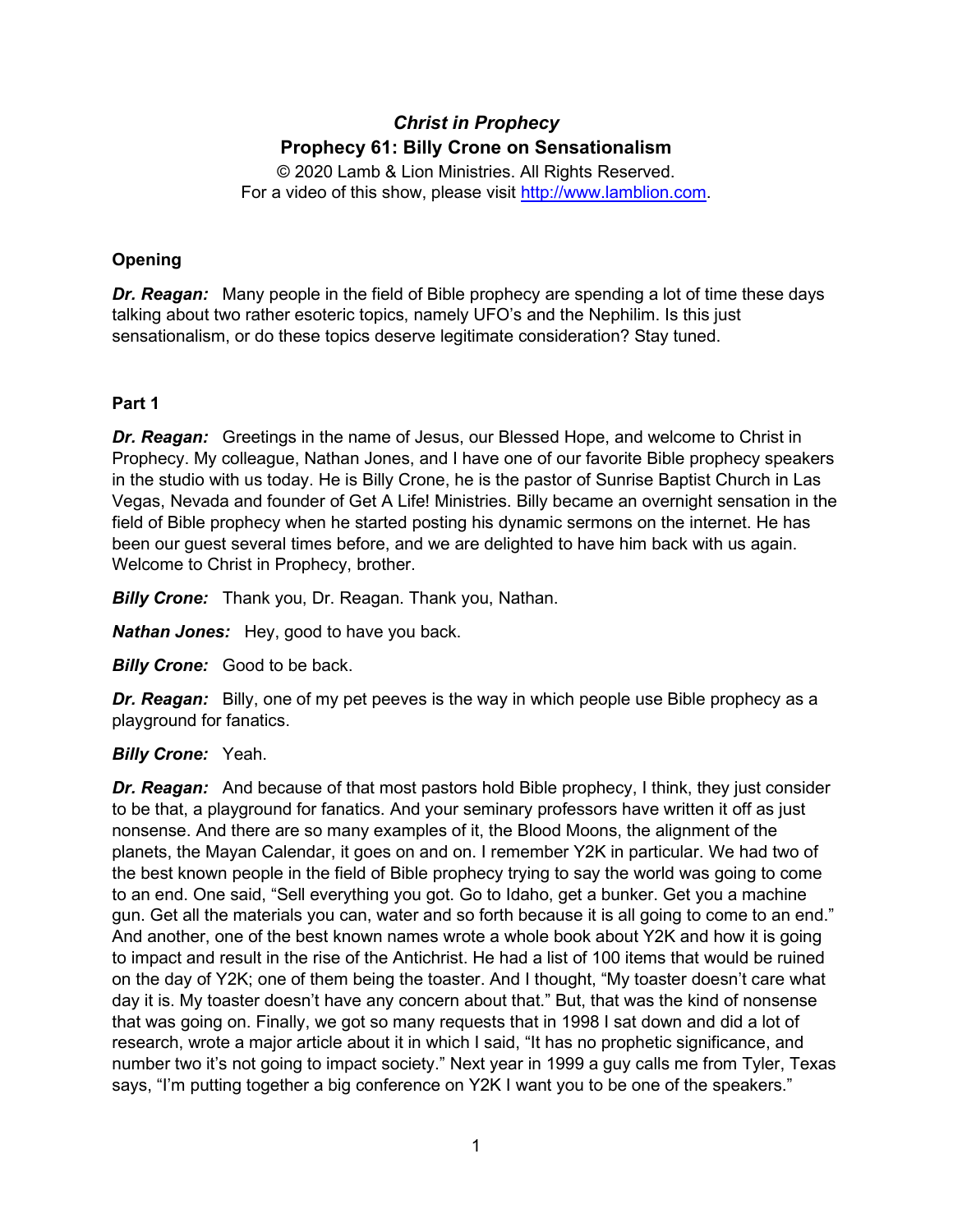#### *Billy Crone:* Yeah.

*Dr. Reagan:* I said, "Do you know my position?" He said, "What?" I said, "Has no prophetic significance, and it is not going to have any impact." There was a long pause. He said, "I think we'll get another speaker." Because he wanted something sensational.

*Billy Crone:* Something sensational, yeah.

*Dr. Reagan:* What is your response to that?

**Billy Crone:** Well, I think it is bad enough like you said, pastors don't want to teach on prophecy. Which again, I'm sorry, you're looking for an excuse, because as a pastor, I are one so I'll say this, I'm sorry you're a hireling.

*Dr. Reagan:* And you are putting a third of God's Word on the shelf.

**Billy Crone:** You are deliberately saying, "Oh, I love you as a shepherd, as a church, I love you so much I'm deliberately going to skip over one-third of this Book." I don't know how you can do that; I don't know. But again, what is unfortunate is the sensationalism just gives it yet another excuse, albeit it false, for these guys to say, "Oh, see that's why I shouldn't teach on it." That's unfortunate. It's still no excuse but it is unfortunate. You mentioned the Y2K, boy that didn't help anything. And not just for the pastors, what a witness. How many times did these guys come up with the Blood Moons and all this stuff, and the Lord is going to return here, the Rapture of the Church here, when we don't know the day nor the hour. The Scripture is so plain about that. I don't care how many math degrees you've got. I don't care how long you've been staring at that star chart. Okay, you are not going to know. I don't care how many calculators you own; nobody is going to know. But see, sure enough it comes, and it doesn't happen because you don't know.

*Dr. Reagan:* And then everybody scoffs.

**Billy Crone:** And then the lost scoffs again. And it is like the unfortunate eschatological the boy who cried wolf. It is like how many times are you Christians going to say this? Blah, blah, blah.

**Dr. Reagan:** We have so many who are trying to identify the Antichrist, he is under every rock. And anybody they don't like is the Antichrist.

*Billy Crone:* Yeah, well, that one that is another hot topic. I remember in Bible college they said, "Ronald Reagan is the Antichrist." Why? Well, Ronald Wilson Reagan, 6-6-6, if you count up the letters. It's like come on.

*Nathan Jones:* Well, Billy we get people all the time saying "The Bible just isn't enough. I know everything there is to know about Bible prophecy. And I need more." And we get that criticism a lot. Do we need more?

**Billy Crone:** Well, when somebody says that, basically you are actually discounting the Bible. The Bible says everything we need for life and godliness is right there. So, you don't need more. Everything you need is right there.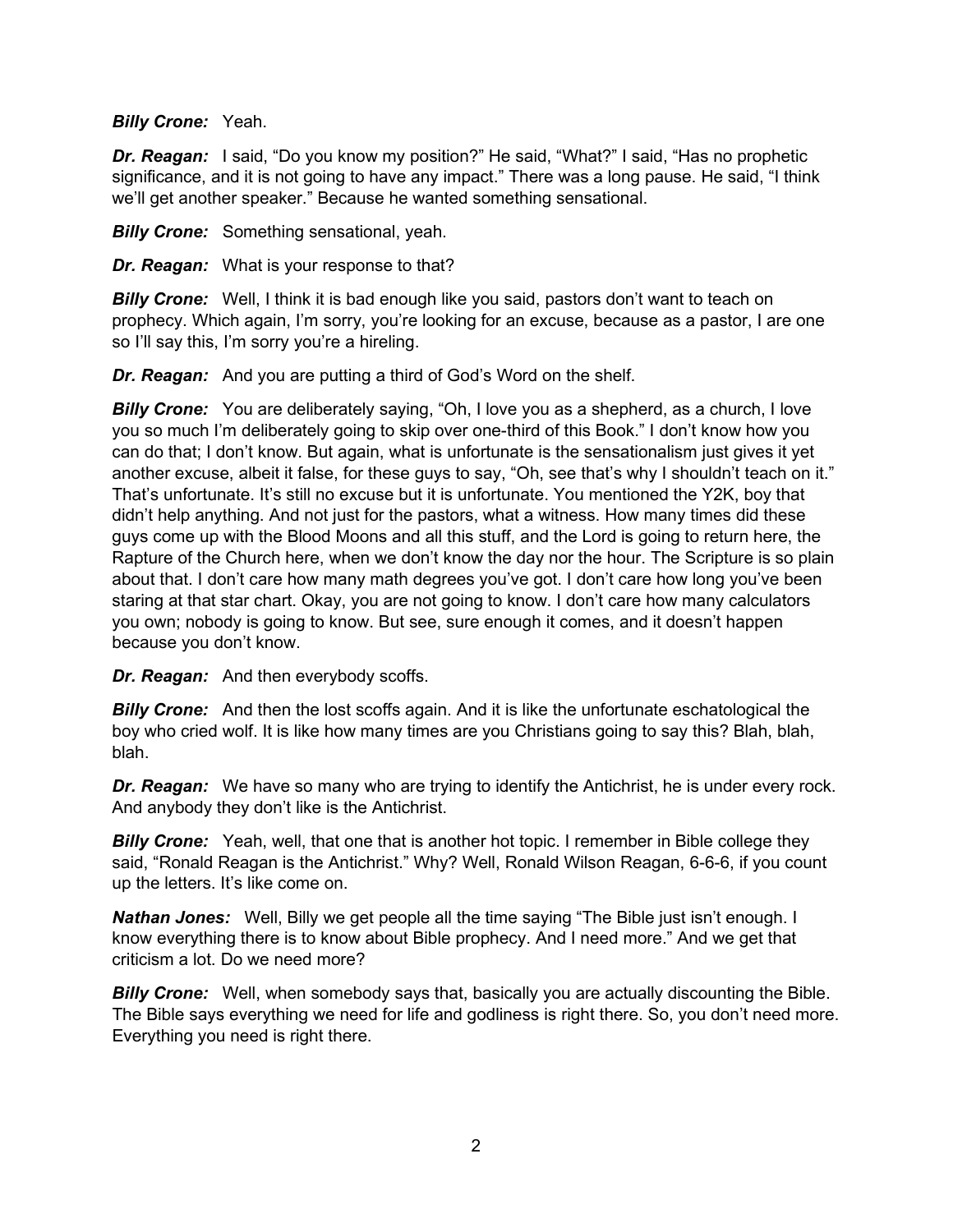**Dr. Reagan:** I even had a guy one time write me and say, "Well, the problem with your ministry is it is boring because you don't do anything sensational." And I wrote him back and said, "I can't think of anything more sensational than the promises that God has made about the future."

# *Billy Crone:* Yeah.

*Nathan Jones:* Oh, yeah. Just read the book of Revelation, it is not sensational enough?

*Dr. Reagan:* Well, Nathan hit him with the current topic.

*Nathan Jones:* Alright, well we have two subjects we wanted to cover here. Particularly, let's talk about UFO's because you've done a lot of research into UFO's. And then I hear people say, "Well, Billy Crone, he is really into UFO's and space aliens and stuff like that." But that's not really true, can you explain why you approach UFO's.

**Billy Crone:** Well, number one that is part of my background, I was involved in the occult and New Age.

# *Nathan Jones:* Before you were saved.

*Billy Crone:* Before I was saved. And then of course in New Age one of the big things is UFO's, and the lie that is going on around that. And we did a ten-hour documentary outside of Vegas, actually outside of Area 51 which is 2 ½ hours from Vegas, so we were out there in a desert and that is where we shot the documentary. But it is called, "UFO's the Great Last Days Deception." And there is a lot of sensationalism going on, but there is a lot of deception going on with that topic. I think it is a topic that we the Church do need to get equipped on because the scripture I believe gives us the answer number one, but number two whether we realize it or not our world is enthralled with that topic. And right now, just current stats, and this is in the United States of America, more people believe, in the United States of America, in the existence of UFO's and aliens, then they do in the existence of God.

### *Nathan Jones:* Oh, that is tragic.

**Billy Crone:** And more people in the United States of America believe that aliens have visited planet earth, then Jesus is the Son of God. And they are saying that ufology, because of Hollywood, and this whole topic is promoting this and the lie of evolution, is they are saying this has become, ufology, is the new religion of the 21<sup>st</sup> Century in our own country where they believe that aliens are going to save them, not God. I mean haven't you watched "Star Trek" or "Star Wars" it is all. So, like it, lump it, leave it or not, I like to say. We need to deal with this because our world is being is being led astray. And plus, the scripture says we are to give a defense for the hope that lies within us.

*Dr. Reagan:* Okay, do it from a biblical viewpoint.

*Billy Crone:* From a biblical perspective, number one, you know that there is something deceptive going on because the very nature and the whole premise of UFO's is built on a lie. It is called the lie of evolution. And when these things supposedly show up they say, "We're aliens a higher evolved race." Stop right there. Evolved? Wait a second. Evolved, evolution, evolution is not true. We have a 42 week study called, "The Witness of Creation" if you want to go down deep on exposing the lies of evolution. We came from God. We didn't come from the goo, to the zoo, to me and you, we came from God. Right? But the whole premise, their whole identity when they supposedly show up the scene is a lie. Now, go back to the Scripture, John chapter 8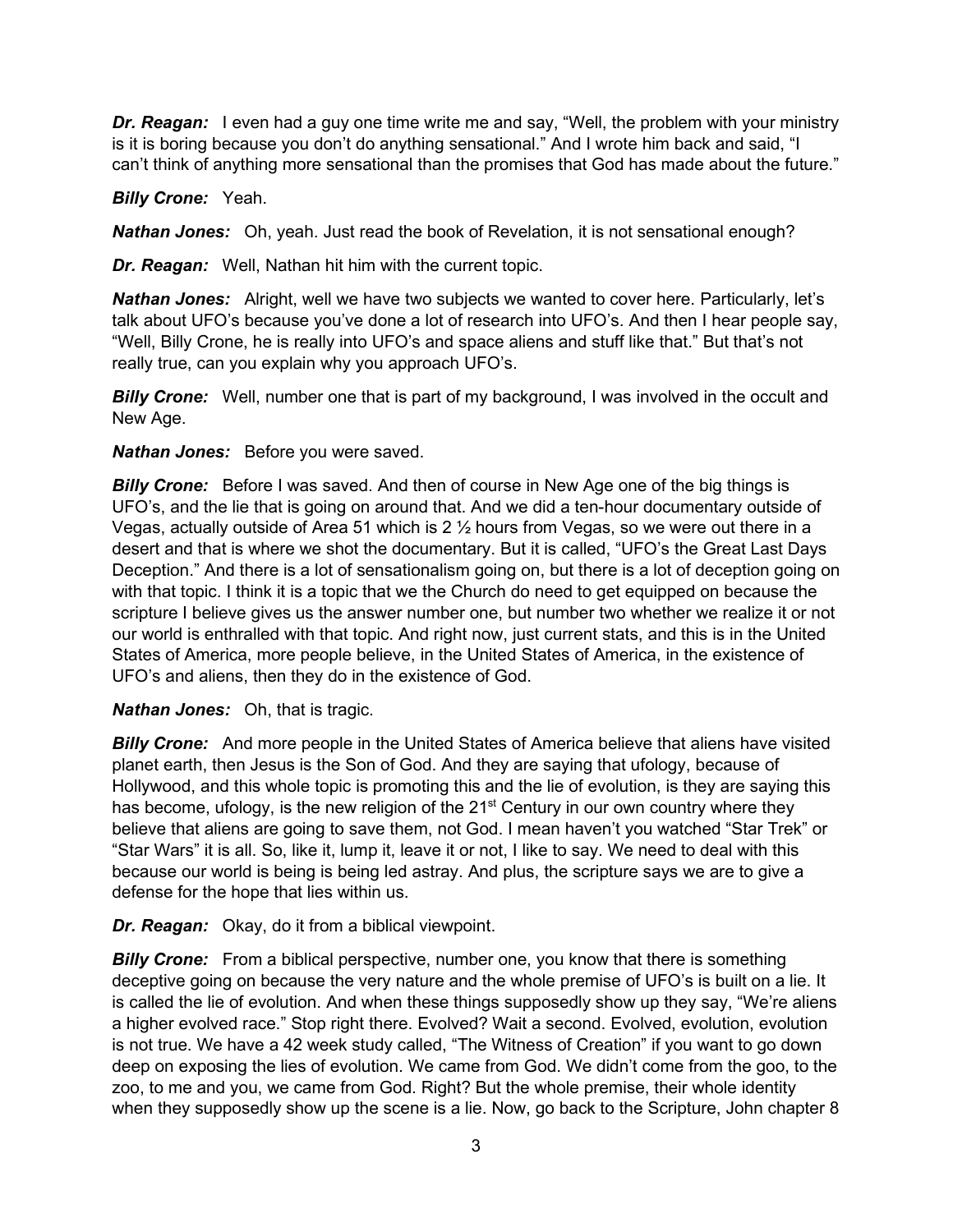what does Jesus say, "Satan is not only a murderer, and he's been one since the beginning, he's a liar, and he's the father of all lies." So, that tells you right out of the gate you are being deceptive. The other thing too, is they say, "Well, we are here to give you these incredible messages, and supposedly we've come all the way across the universe to give you this important information." And when you look at what they are "quote" sharing, it's all debunking Jesus, the Bible, and God and salvation. They say there is no such thing as sin. They say that we need to combine into a one-world religion, a one-world government. I kid you not. And we need to follow a one-world ruler, or we are going to be destroyed. They say that we need to worship mother earth. They say, listen, I'm not joking, they actually have the audacity to say that Satan is a good guy who has actually come to free us. Now, excuse me, that is demonic, that is a deception, that is a lie. Then they say, in order to get these messages, you have to let us take over your vocal cords, right, and speak through you, these messages. Whoa, whoa, whoa, stop right there. You are supposed to be this higher evolved, technologically advanced race, much more scientific then us, that's how you got here. Wink, wink. Right? And then, but you can't communicate to me through, how about just sending me a text message? Or call me on the phone.

#### *Nathan Jones:* To possess somebody.

**Billy Crone:** I'll even take an old handwritten letter. Why do you have to take over my vocal cords to speak through me? Folks, that is demonic possession.

#### *Nathan Jones:* Yes.

**Billy Crone:** That is what demons do. And this is stacking up. The other wild thing too, is we document this, is there is one way on record that if these critters do happen to show up--which I believe most of the peoples reports honestly, got a lot of friends in the military, especially with some of our documentaries and our contacts, most of the things people see, I am firmly convinced is experimental aircraft from governments from around the world. And or it is just your hopeful wishes, you want it to be an alien. No, it's not it is something that is atmospheric, or it is just a blinky light from an airplane you just want it to be. But I think the bulk of it is explained by natural experiences. But I think there is an element, that, no, we need to take a look at what is going on there. But back there when these things come in, or around, or whatever, there is one way, and these are from secular ufologists, so you can't say, "Well, you Christians always are going to blame everything on the Devil." Secular guys are saying that there is one way to get rid of them 100% of the time, listen, it is when you command them in the name of Jesus Christ to flee, they flee instantly. One lady I actually interviewed from Oregon that had this encounter, she said when she did that they not only fled out of there, they fled out of there so fast they were tripping over each other. You know take it for what it is. But I'm going, wait a second, that's--who flees in the name of Jesus? That's a demon. And it wasn't the name of Mohammed, or Buddha, or the Great confused one Confucius. It's just the name of Jesus. Now come on. Now, where is it leading? That's why we entitled it "UFO's the Great Last Days Deceptions." It is leading to the last day deception. In order to fall for the lie of UFO's you have to first fall for the lie of evolution. So, this tells you how slowly, methodically the enemy has been setting up the planet for this one. Started back in the 1850's with Charles Darwin, and now it has permeated the planet with evolution. Number two with the help of Hollywood they are glamorizing aliens and UFO's, and everybody knows that there are aliens and all that stuff. And you're a wacko for not believing in this stuff, and it is leading to somewhere. And I remember this back when I was, before I was saved, in New Age, and I had these so-called channeled messages from these space aliens.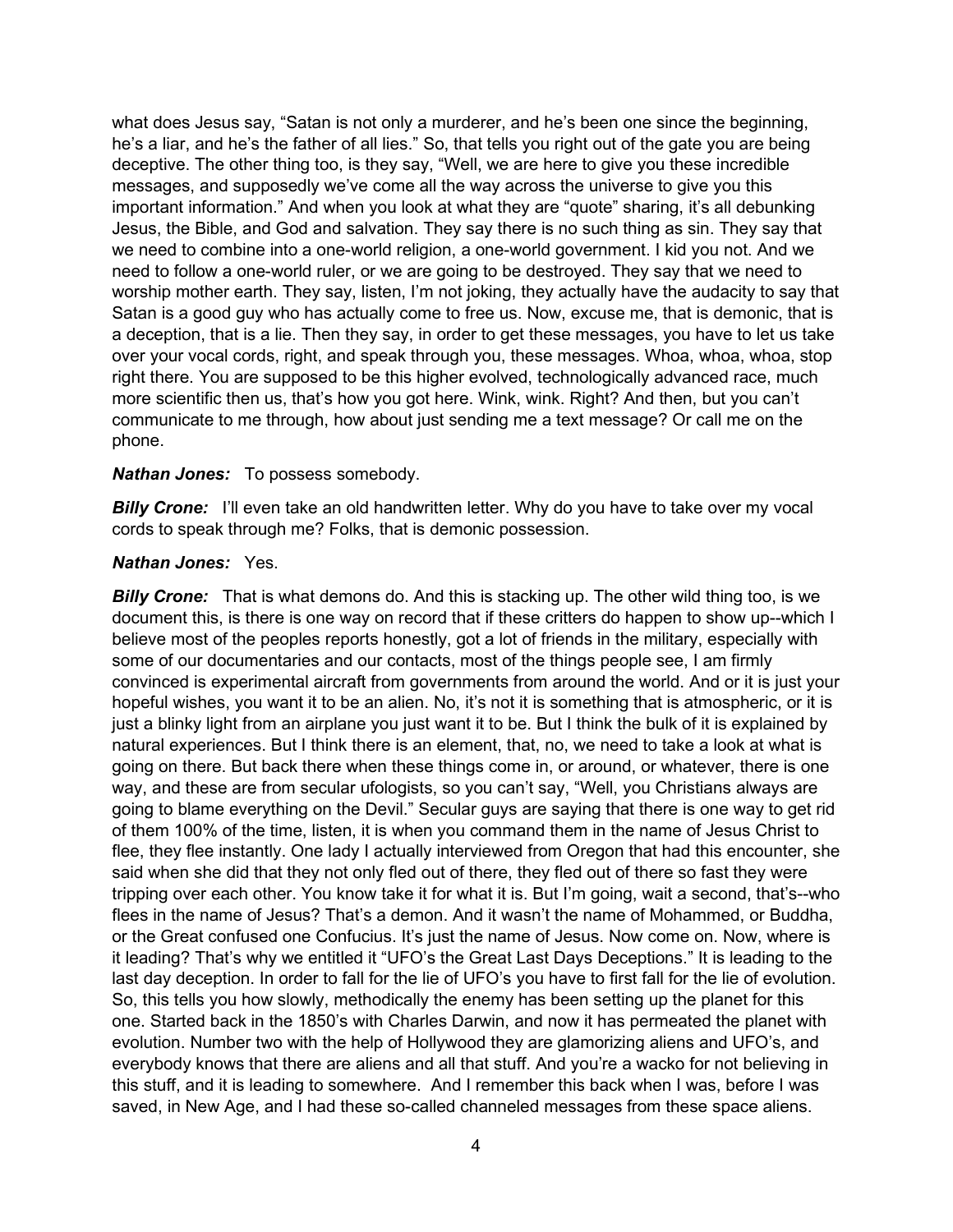Right? It is all demonic. And they are actually, and we quote them, they are actually preparing the way to explain away the Rapture of the Church.

### *Nathan Jones:* Yeah.

*Billy Crone:* Now, think of about that Dr. Reagan. The Rapture of the Church is true. The Bible talks about that. But put yourself, if you will, in the enemy's shoes, here is an event that around the globe there are going to be millions of people disappearing all over the planet instantaneously, and specifically only Christians. Man, you can't spin that baby.

# *Nathan Jones:* No.

**Billy Crone:** Right? You can't hide that thing. So, you better come up with some good excuse. Think about how slowly, methodically the enemy has prepared the lie. It is from evolution 1850, Hollywood now. You tell me all somebody has to do is get up on the world scene, maybe somebody even like the Pope to try to reassure people. "Hey, people I just want you to know. You are right. The government has been hiding this truth from you. UFO's, aliens are real. And see, that's why those people disappeared, it was the aliens they beamed them up to their ships."

*Nathan Jones:* Isn't that the central tenant though of the New Age, that when Maitreya returns, after Christians have been taken off this planet, so that humanity can evolve to their true states?

**Billy Crone:** And that is the other lie. It is not only a very convenient, and dare I say, think about how much UFO's have permeated the mindset of people, they are going to fall for that lie lickety-split, number one. Number two the backhand of that is they also already saying, "For those of you who are left behind, don't worry. Ha, ha, ha." They actually turn the left behind, as Jesus said the seven year Tribulation, the worse time in the history of mankind, they say, "No, it is a blessing. You are a chosen one. And now you get to be a part of the age of utopia as we now rebuild the planet in this wonderful time of peace." Which is kind of crazy because the events that start the seven-year Tribulation, the Antichrist, Daniel 9:27, Revelation 6:1, the white horse rider, it starts in a false peace. And so, people go, "This is true, look, he made a deal in the Middle East that nobody could do. It's amazing. And we've got peace on the planet. Everybody has come together, religions, government. It's amazing. It's wonderful." No, you just found yourself left behind in the seven-year Tribulation. And it wasn't UFO's that sucked those people up. That was Jesus Christ coming back to get His Bride.

*Nathan Jones:* Some people tend to believe that they Antichrist might claim that he is an alien. I don't know where they get that, but?

**Billy Crone:** Well, sure you've got some people who say the Antichrist is a Muslim. Well, it's like what Bible are you reading on that one?

### *Nathan Jones:* Yeah.

**Billy Crone:** So, but, yeah it is unfortunate, but again I think it is a topic you've got to be careful because people sensationalize it, and it leads people astray. But, I think it warrants our attention, stick with the Bible. I'm convinced the Bible, believe it, or not, even gives us a great opportunity to witness to the lost. They are enthralled with UFO's and aliens, and to me it is a fantastic way to share the Gospel with them.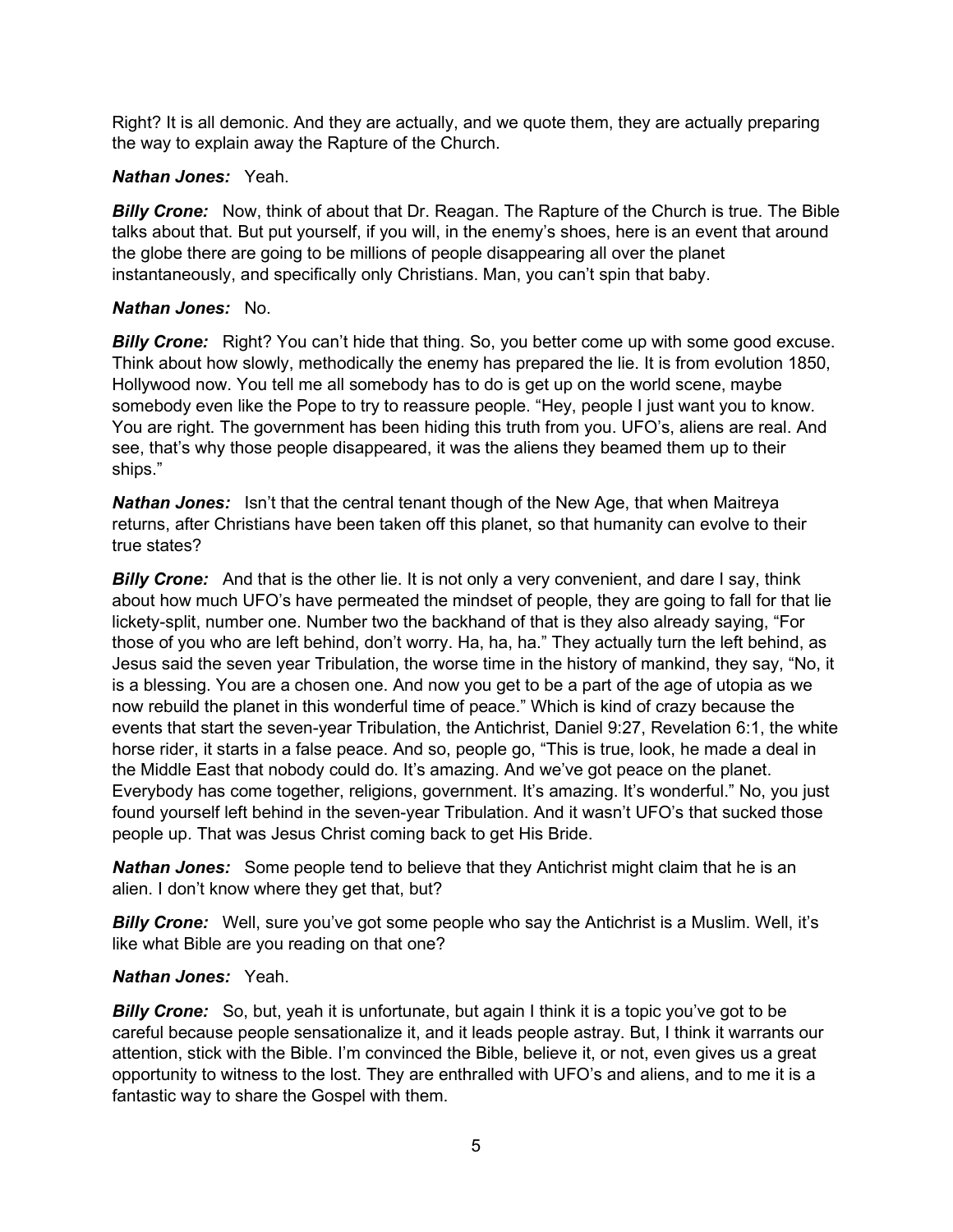*Dr. Reagan:* Well, I very much appreciate your insight on this. Because I think you are right on target that it is preparing people for the Rapture.

# *Nathan Jones:* Yeah.

*Dr. Reagan:* And a great explanation because there are going to be all kinds of explanations, but that certainly going to be one that I think the public will be willing to accept.

**Billy Crone:** Oh, yeah. Yeah. Especially in a time of crisis. I mean a time of crisis especially on that scale, we are going to gravitate, human nature is to gravitate toward any lame excuse just to maintain sanity. And this isn't a lame excuse. This one is ripe for the world to fall for.

# **Part 2**

*Nathan Jones:* Welcome back to Christ in Prophecy and our interview with Bible prophecy expert, Billy Crone. Alright, Billy you beautifully covered UFO's let's talk about the second sensationalist topic, Nephilim.

*Billy Crone:* Aha.

*Nathan Jones:* Tell us about them.

**Billy Crone:** Is that really in the Bible?

*Nathan Jones:* I'm pretty sure back in Genesis.

*Billy Crone:* Yeah.

*Dr. Reagan:* Start off by just what are we talking about here?

*Nathan Jones:* Yeah, what are Nephilim?

**Billy Crone:** Well, what a concept let's read the Bible.

*Dr. Reagan:* That sounds good to me, let's go.

*Nathan Jones:* Teach us about the Nephilim.

**Billy Crone:** Genesis 6 says this, "When men began to increase in number on the earth and daughters were born to them, the sons of God," which the take would be angels, obviously fallen angels, "saw that the daughters of men were beautiful, they married any of them they chose. And then the Lord said, 'My spirit will not contend with men forever, for he is mortal; his days will be 120 years.' And the Nephilim," so, there it is, it is a biblical word, "were on the earth in those days and also afterward, when the sons of God," again fallen angels, "went to the daughters of men and had children by them. And they were heroes of old and men of renown." So, guess what? Keep reading. There's punishment for what went on. "The LORD saw how great man's wickedness on the earth had become, and that every inclination of the thoughts of his heart was only evil all the time. And the LORD was grieved that he had made man on the earth, and his heart was filled with pain. So the LORD said, 'I will wipe mankind, whom I have created, from the face of the earth, men and animals, and creatures that move along the ground, and birds of the air, for I am grieved that I have made them.' But Noah found favor in the eyes of the LORD." So, in the Genesis account, prior to the Flood, God's time when He,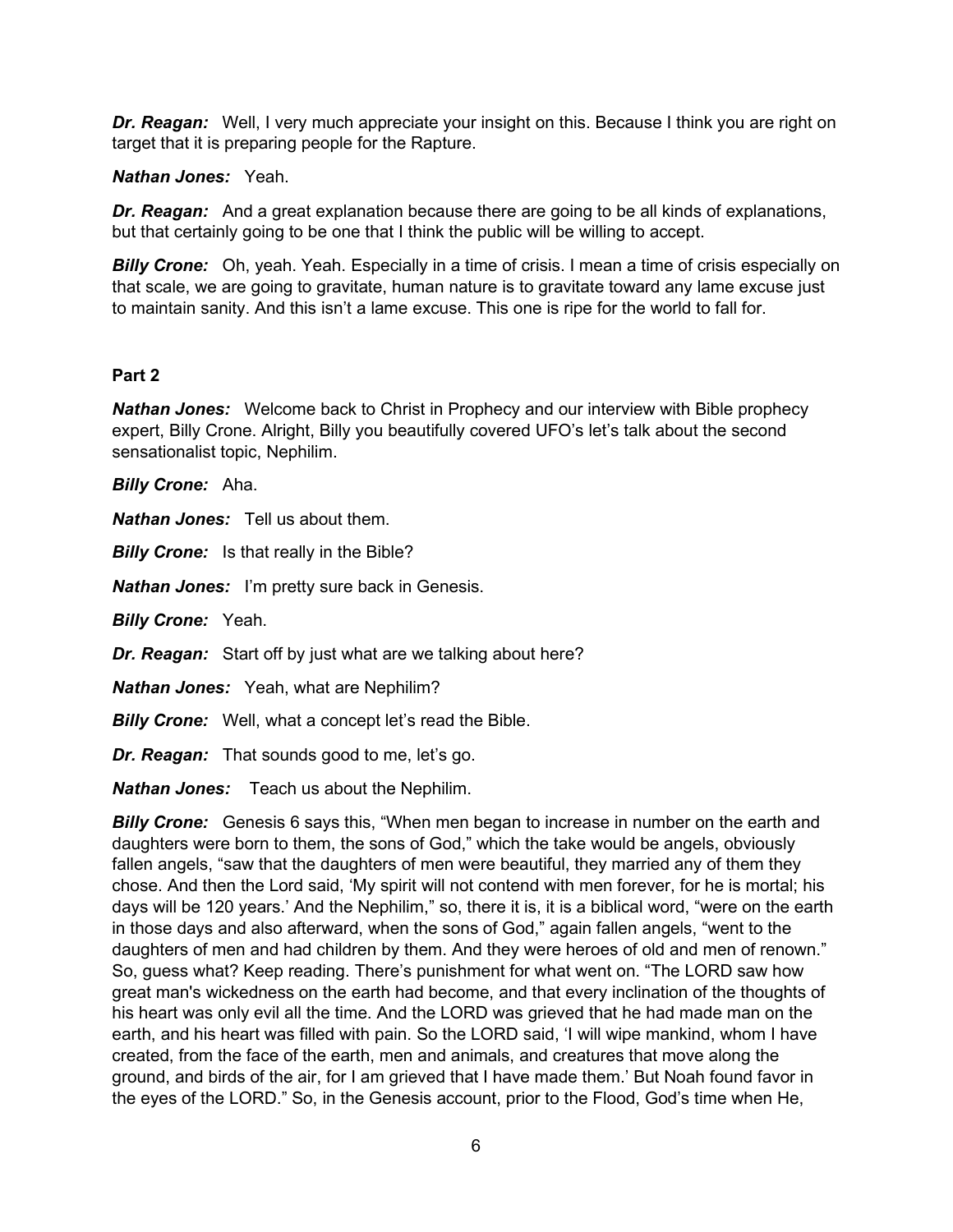before He the first time He judged the whole planet there were some weird things going on. And certainly, there was general wickedness, but there was also another kind of wickedness going on with the sons of God, and again I would say fallen angels.

*Nathan Jones:* Yeah, that was a term for angels back in the time, sons of God. You say Nephilim, my interpretation says giants. Are we talking about people that are, how tall are we talking about?

**Billy Crone:** Well, here comes your sensationalism. I've heard people say, and how can you prove that, these were 30-50 feet tall. No, I think you are going a little bit into mythology on that aspect for your proof. But, the word there in the Hebrew does mean literally giant, giant or fallen ones, and things of that nature.

### *Nathan Jones:* So, 9, 10, 11 feet tall, maybe?

**Billy Crone:** Yeah, pretty big. And certainly, to the point where it is abnormal. You know some people want to say, "Well, this is just a, it's not a fallen angel because that is too creepy to try to picture that kind of intermingling." This is just from the line of Seth. Well, Seth was just a human, and since when do human with humans produce something abnormal like this?

# *Nathan Jones:* Yeah.

*Billy Crone:* So, it is something unnatural is going on. Plus, I think it adds to the severity of the judgment of the Flood. Right?

*Nathan Jones:* Well, when we read that Jesus says that angels are not married or given in marriage, would indicate that they don't reproduce, and they are sexless. So, how can angels then marry women? Were they possessing people, men, and therefore their offspring are giants?

*Billy Crone:* Well, that is the one aspect of the argument. Now, first of all, they say angels in heaven, well, these I would say are fallen angels.

*Nathan Jones:* Fallen angels, definitely.

**Billy Crone:** So, there is that aspect too. Plus, in the Hebrew often times is translated married, but doesn't necessarily mean that. Basically, took these women and things of that nature, so does that really mean that they went through a marriage ceremony.

*Nathan Jones:* Well, marriage is a word that really is for sex, right, is what they are saying.

*Billy Crone:* Well when you get married you procreate and things of that nature.

*Nathan Jones:* Yeah, the two words are the same in the Bible.

**Billy Crone:** But to me it adds to the severity of the judgment. Because you think about it, I mean, the next judgement coming is the seven-year Tribulation, and that is going to be bad. And Jesus did say it is going to be the worse time in the history of mankind. But the seven-year Tribulation the planet is going to be completely ravaged by God's wrath for seven years nonstop. You got the Flood. Right, the Flood, the whole planet is wiped out, except for Noah, eight people and the animals that God brought to the Ark. And man, that is serious, why are you wiping out the whole planet and hitting a restart button? You know. Something was going on there.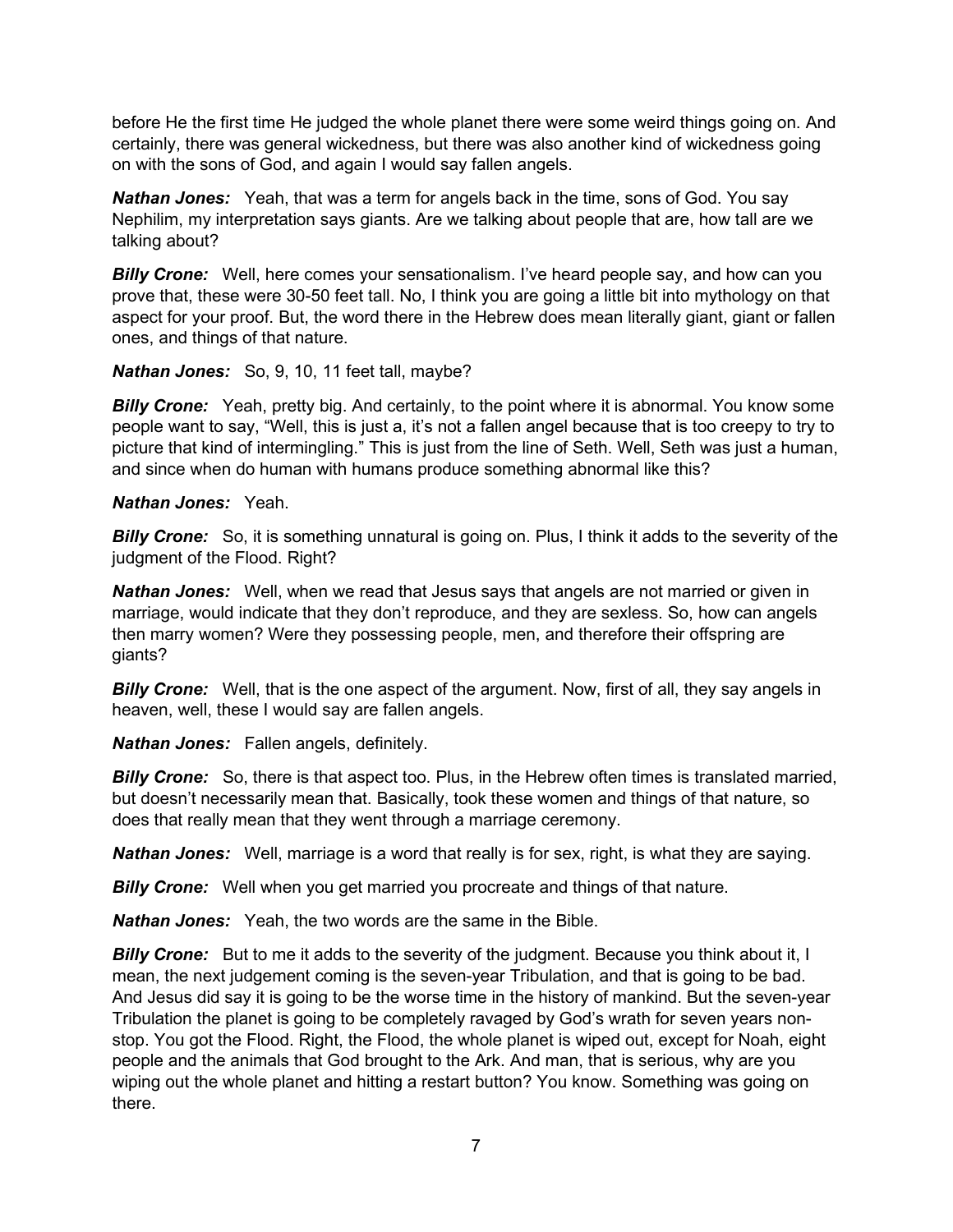*Dr. Reagan:* Well, let me ask you something that is directly related to that. It seems to me that God did the Flood because the people had become so unrighteous, and probably also to destroy these Nephilim.

#### *Billy Crone:* Absolutely.

*Dr. Reagan:* And yet, I turn over to Numbers chapter 13, in verse 33 and when they sent the spies into the land they come back and say, "We saw Nephilim, the sons of Anak are part of the Nephilim, and we became like grasshoppers in their sight." What are they doing back on earth?

**Billy Crone:** Well, I take a different approach. Some people would say that it was a second time that these fallen angels went and did this deed. And I'm going, this is my opinion, I don't really buy that.

#### *Dr. Reagan:* I don't either.

**Billy Crone:** And that is because of a couple other passages of scripture that tell us that this was so wicked that God gave them a special punishment. And that punishment is--

*Dr. Reagan:* Put them in a special place.

*Billy Crone:* --they are bound. Right there and this is 2 Peter 2, "For if God did not spare the angels when they sinned."

*Dr. Reagan:* That's right.

*Billy Crone:* And I believe it is talking about this Genesis account. "But sent them to Hell, or Tartara, putting them into gloomy dungeons to be held for judgment."

#### *Dr. Reagan:* Yes.

**Billy Crone:** Right. So, that is where they are at. And then you also see this in Jude. Jude 6 says, "And the angels," I would say again fallen angels, "who did not keep their positions of authority, but abandoned their own home, these He," God, "has kept in darkness, bound with everlasting chains for judgment on the great day."

*Dr. Reagan:* So, were they just using this term then to refer to large people, tall people, something?

*Billy Crone:* Yeah, two things. Most people, or at least what I would take from that I don't believe that there is a second time that this happened because God locked them up, the ones that did that.

#### *Nathan Jones:* Yeah.

*Billy Crone:* There are still demons we have to deal with on the planet, spiritual warfare, we know that. But these that were guilty of this, God says, "Boy that's it, man, you're going down. And you are stuck in these dungeons and you're not getting out."

*Nathan Jones:* So, we are talking genetic giants during David's time?

**Billy Crone:** Well, and here's the other aspect, and we bring this out in our 42 week study on Creation versus Evolution.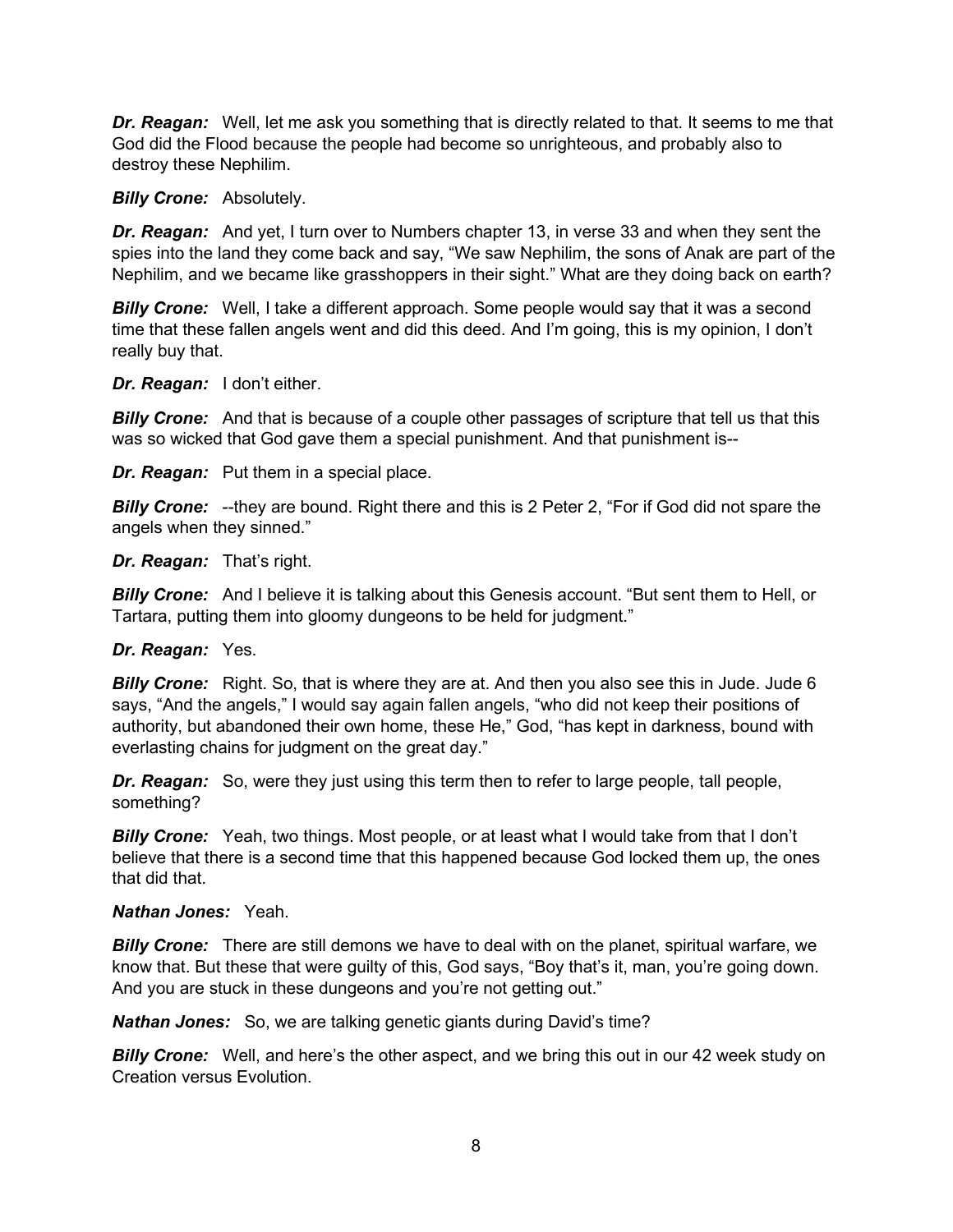#### *Nathan Jones:* Forty-two?

*Billy Crone:* Who's counting? I am. But we have 12 studies we did called, "In the Days of Noah" and I went down deep on this.

#### *Nathan Jones:* Fantastic.

**Billy Crone:** And there was--and I'm convinced based on the evidence and biblical evidence, and certainly the archeological evidence that there was a second thing that caused giantism in the pre-Flood days. And that was the pre-Flood atmosphere that we know originally had double the air pressure, increased oxygen content, and you got basically like greenhouse effect. And some of the experiments today when they replicate that it produces giantism. And so, I think, that very well it could be that Noah and his family, not involved with the Nephilim aspect, but their survivors of being in that atmosphere where everything got big. Now, the Nephilim I think were abnormally large. And so, my point is so then after they got off the Ark, and of course repopulated the planet, you still have some of that giantism in the DNA genetic pool of Adam and his family, and so that explains. But it also explains over time why it basically kind of petered out.

*Dr. Reagan:* Okay, let's get very quickly to the more important topic now here. Why are people talking about this in reference to the end times?

*Nathan Jones:* Yeah, I'm not seeing Nephilim running around at all.

*Billy Crone:* Well, you know, again, I think it is a misconception of that this is happening again, from a fallen angel perspective. But again, I would disagree with that. But, also some people actually take this topic and go on a major detour, they would say that it is aliens that are doing this the second time.

### *Dr. Reagan:* Oh.

**Billy Crone:** And we just dealt with the topic on UFO's and that stuff. Why did you even bring that element? First of all, those were fallen angels back when it happened that time.

*Nathan Jones:* Or transhumanism, right, that we are genetically trying to create super humans?

*Billy Crone:* Well, and there is that aspect, but again, is that because of fallen angels? You know there might be a disconnect there. But, my point is, you don't need to go there. And I really think that people, and this has been my experience Dr. Reagan, some people would approach these topics, and I think you do need to give a defense on UFO's and Nephilim because the scripture gives us the answer. And like the case of the Nephilim the scripture does talk about that, so we need to deal with that. But, I really find that the average Joe today, that really goes and just gets locked into this, they don't read the rest of the Bible. And they read the Bible for sensationalism and that becomes their spirituality. It's like, no there is way more than that, now, we do need to deal with it. But, it is all you can see, you got to get beyond that there is so much more. But, let me go back to the pre-Flood world. Not only am I convinced that Noah and his family might very well have been bigger. But this is also what we find in the fossil record, which is the left over remains of the Flood. We find everything was big, right? Again, not the same thing as the giants.

*Nathan Jones:* They were living almost 1,000 years; they had more time to grow.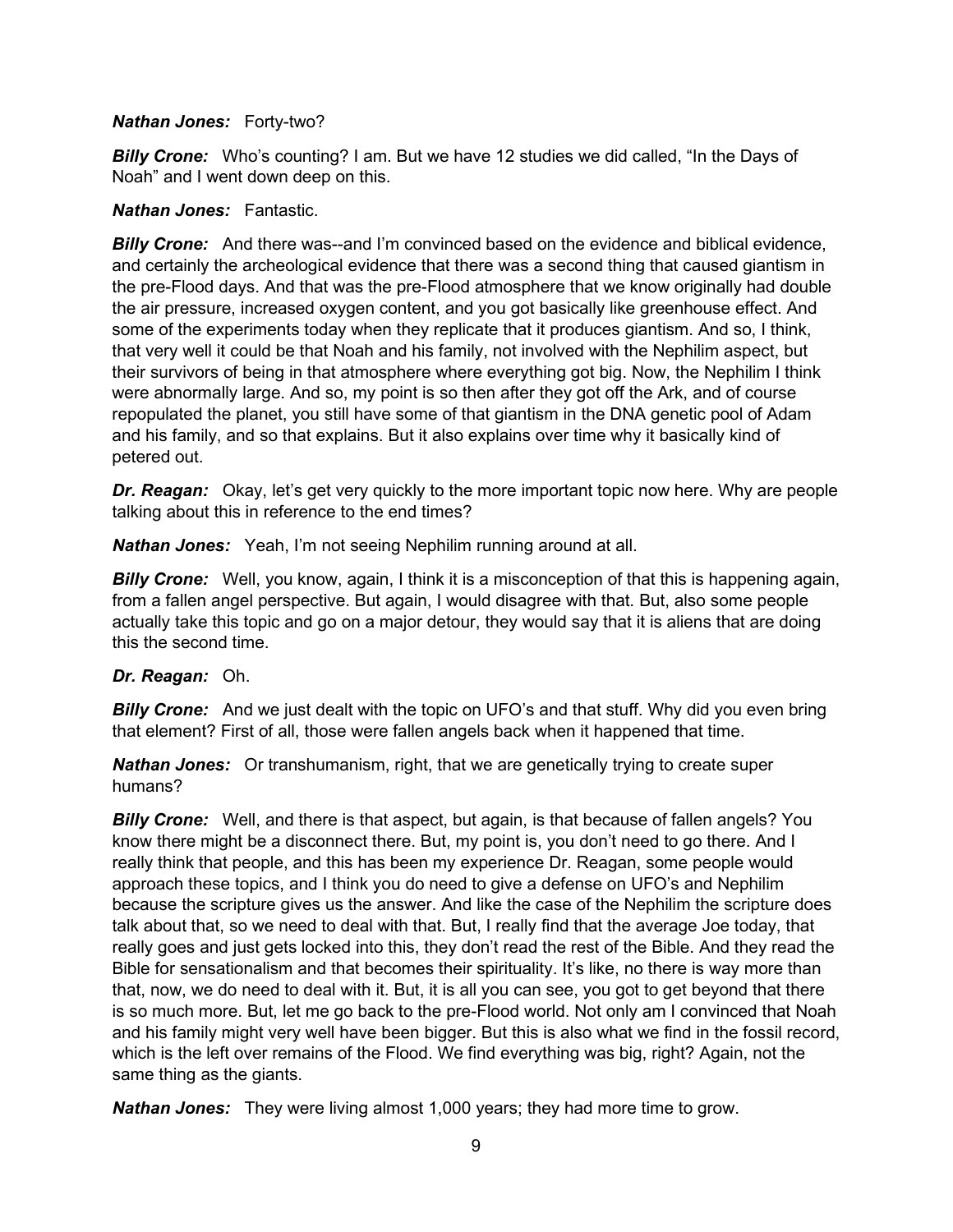**Billy Crone:** They have that, but you also find in the fossil record, this explains why living in that pre-Flood atmosphere that could produce giantism, we find beetles in that fossil record that were as big as baseball gloves.

*Nathan Jones:* Oh, or sloths the size of elephants.

*Billy Crone:* Yes, that size. And you also find cockroaches two-feet long. Grasshoppers twofeet long.

*Dr. Reagan:* I couldn't handle that.

*Nathan Jones:* You would need bigger feet to step on them.

*Billy Crone:* Oh, get this one dragon flies with a five-feet wingspan. Now, imagine that thing hitting your windshield when you are going down the road.

#### *Dr. Reagan:* Splat.

*Billy Crone:* Yeah, but everything was bigger. Animals got bigger. People got bigger. And again, I think that was the gene pool that explains the giants afterwards, not necessarily that you had a second time that these fallen angels. And the reason why I hesitate from that conclusion is because the scripture interprets scripture, and the scripture tells me when it did happen that first time God put them guys forever in a dungeon and they ain't getting out. It ain't going to happen again.

*Nathan Jones:* Well, Billy do you think that Nephilim play a role in the end times? Because we get to, Jesus prophesied that it would like the days of Noah and Lot entering into the Tribulation. But that is a spiritual aspect, doesn't mean we are going to have giants running around.

**Billy Crone:** If you want to pare it down to just, okay, there was some kind of hybrid situation going on. There is speculation how did that happen? How do fallen angels do that and procreate, and whatever. But if you want to say it like is mankind being hybrided and stuff of that nature? If you want to look at it from a technology perspective, that is being repeated on the planet right now today with plants, animals, and people, especially with the technology with CRISPR and things, humans are being modified. Humans are being mixed with animals. There is some weird freaky stuff going on.

### *Nathan Jones:* That's horrible.

*Billy Crone:* However, I don't believe that is a second time of fallen angels being done. I think that was done. It's over, forever. So, if you wanted to reduce it down to a generality that is mankind not only just wicked like it was in the days of Noah? I think we can agree on that. But is there some sort of hybridization going on with humanity? I think you could make the case for that. But again, I don't believe it is a result of a fallen angels intermingling with women again.

*Dr. Reagan:* Well, Billy, I really appreciate you giving us a biblical viewpoint on both of these. And as you say you've written extensively about both of them.

### *Billy Crone:* Yeah.

*Dr. Reagan:* And they are available at your website. And in a few moments we are going to give you an opportunity to tell people how they can contact you, and also get these materials,